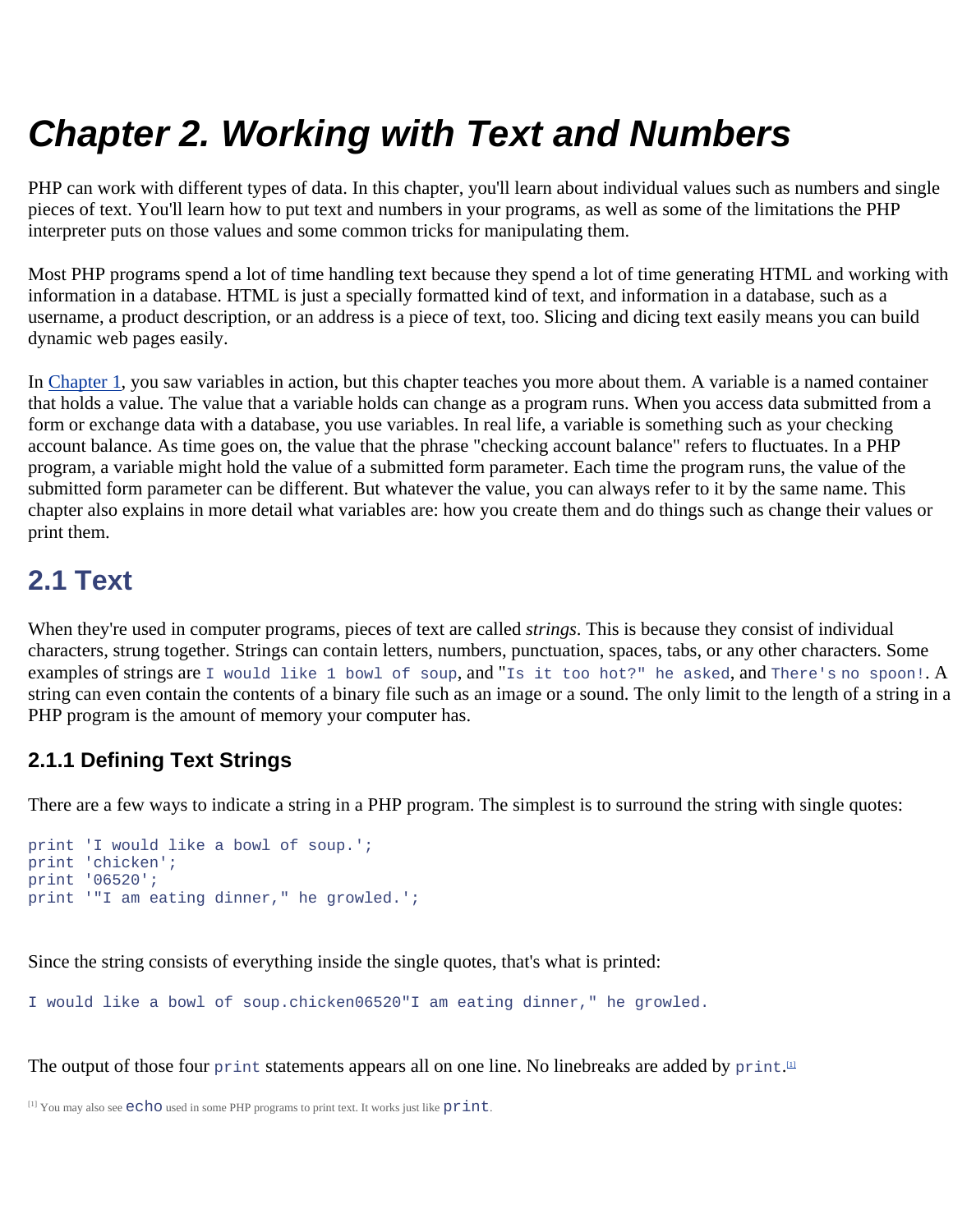The single quotes aren't part of the string. They are *delimiters*, which tell the PHP interpreter where the start and end of the string is. If you want to include a single quote inside a string surrounded with single quotes, put a backslash (\) before the single quote inside the string:

print 'We\'ll each have a bowl of soup.';

The  $\vee$  sequence is turned into ' inside the string, so what is printed is:

We'll each have a bowl of soup.

The backslash tells the PHP interpreter to treat the following character as a literal single quote instead of the single quote that means "end of string." This is called *escaping*, and the backslash is called the *escape character*. An escape character tells the system to do something special with the character that comes after it. Inside a single-quoted string, a single quote usually means "end of string." Preceding the single quote with a backslash changes its meaning to a literal single quote character.

# *Curly Quotes and Text Editors*

Word processors often automatically turn straight quotes like ' and " into curly quotes like  $\epsilon$ ,  $\epsilon$ ,  $\epsilon$ , and  $\epsilon$ . The PHP interpreter only understands straight quotes as string delimiters. If you're writing PHP programs in a word processor or text editor that puts curly quotes in your programs, you have two choices: tell your word processor to stop it or use a different one. A program such as emacs, vi, BBEdit, or Windows Notepad leaves your quotes alone.

The escape character can itself be escaped. To include a literal backslash character in a string, put a back slash before it:

```
print 'Use a \\ to escape in a string';
```
This prints:

```
Use a \setminus to escape in a string
```
The first backslash is the escape character: it tells the PHP interpreter that something different is going on with the next character. This affects the second backslash: instead of the special action ("treat the next character literally"), a literal backslash is included in the string.

Note that these are backslashes that go from top left to bottom right, not forward slashes that go from bottom left to top right. Remember that two forward slashes ( //) indicate a comment.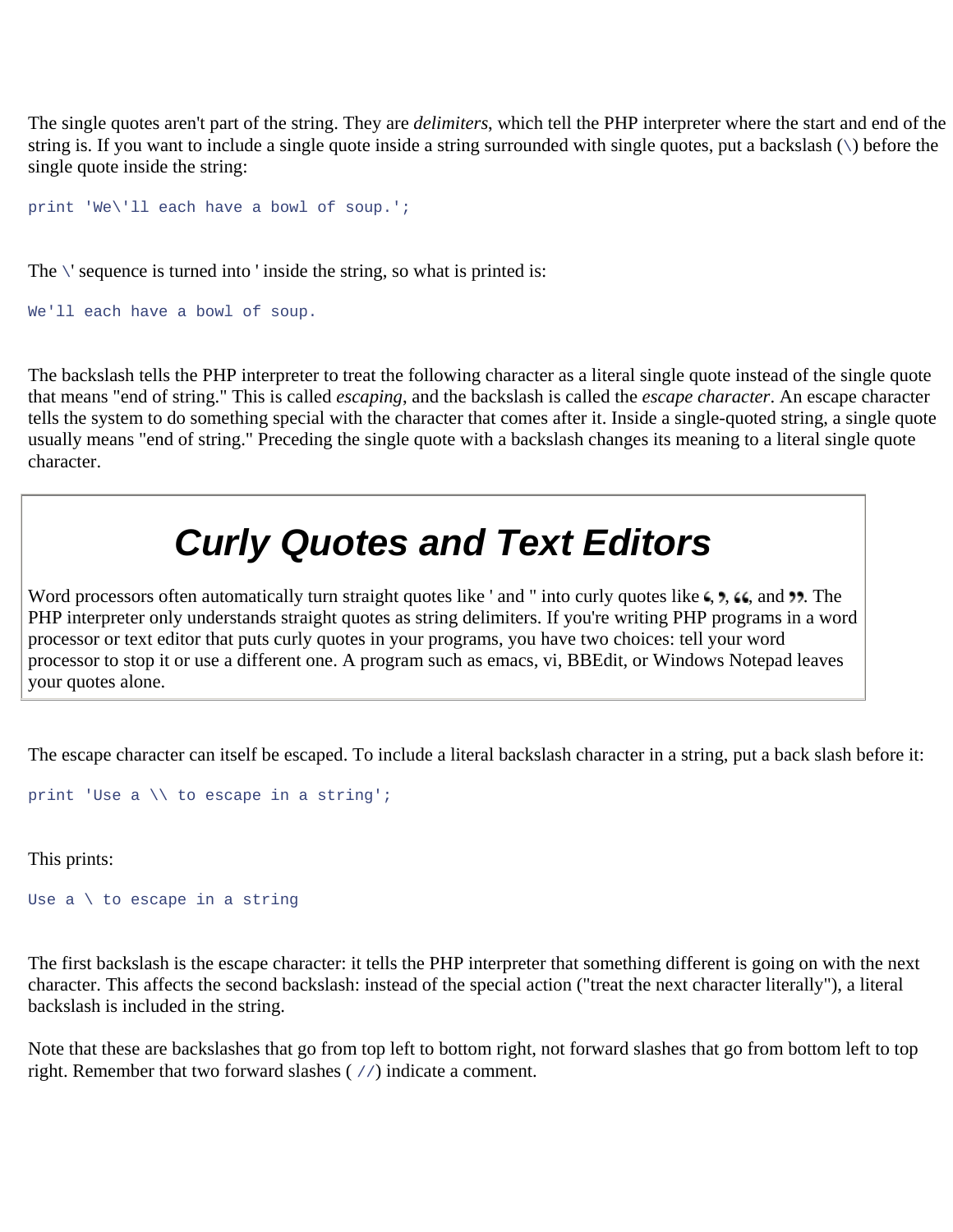You can include whitespace such as newlines in single-quoted strings:

```
print '<ul> 
<li>Beef Chow-Fun</li> 
<li>Sauteed Pea Shoots</li> 
<li>Soy Sauce Noodles</li> 
\langle \text{ul}\rangle';
```
This puts the HTML on multiple lines:

```
\langle u \rangle<li>Beef Chow-Fun</li> 
<li>Sauteed Pea Shoots</li> 
<li>Soy Sauce Noodles</li> 
\langle u1 \rangle
```
Since the single quote that marks the end of the string is immediately after the  $\langle \text{UL}\rangle$ , there is no newline at the end of the string.

The only characters that get special treatment inside single-quoted strings are backslash and single quote. Everything else is treated literally.

You can also delimit strings with double quotes. Double-quoted strings are similar to single-quoted strings, but they have more special characters. These special characters are listed in Table 2-1.

| Table 2-1. Special characters in double-quoted strings |                              |  |
|--------------------------------------------------------|------------------------------|--|
| <b>Character</b>                                       | <b>Meaning</b>               |  |
| $\ln$                                                  | Newline (ASCII 10)           |  |
| \r                                                     | Carriage return (ASCII 13)   |  |
|                                                        | Tab (ASCII 9)                |  |
|                                                        |                              |  |
| $\sqrt{3}$                                             | \$                           |  |
| $^{\prime\prime}$                                      | $^{\prime\prime}$            |  |
| $\langle 0 \langle 777$                                | Octal (base 8) number        |  |
| $\x0$ . $xFF$                                          | Hexadecimal (base 16) number |  |

The biggest difference between single-quoted and double-quoted strings is that when you include variable names inside a double-quoted string, the value of the variable is substituted into the string, which doesn't happen with single-quoted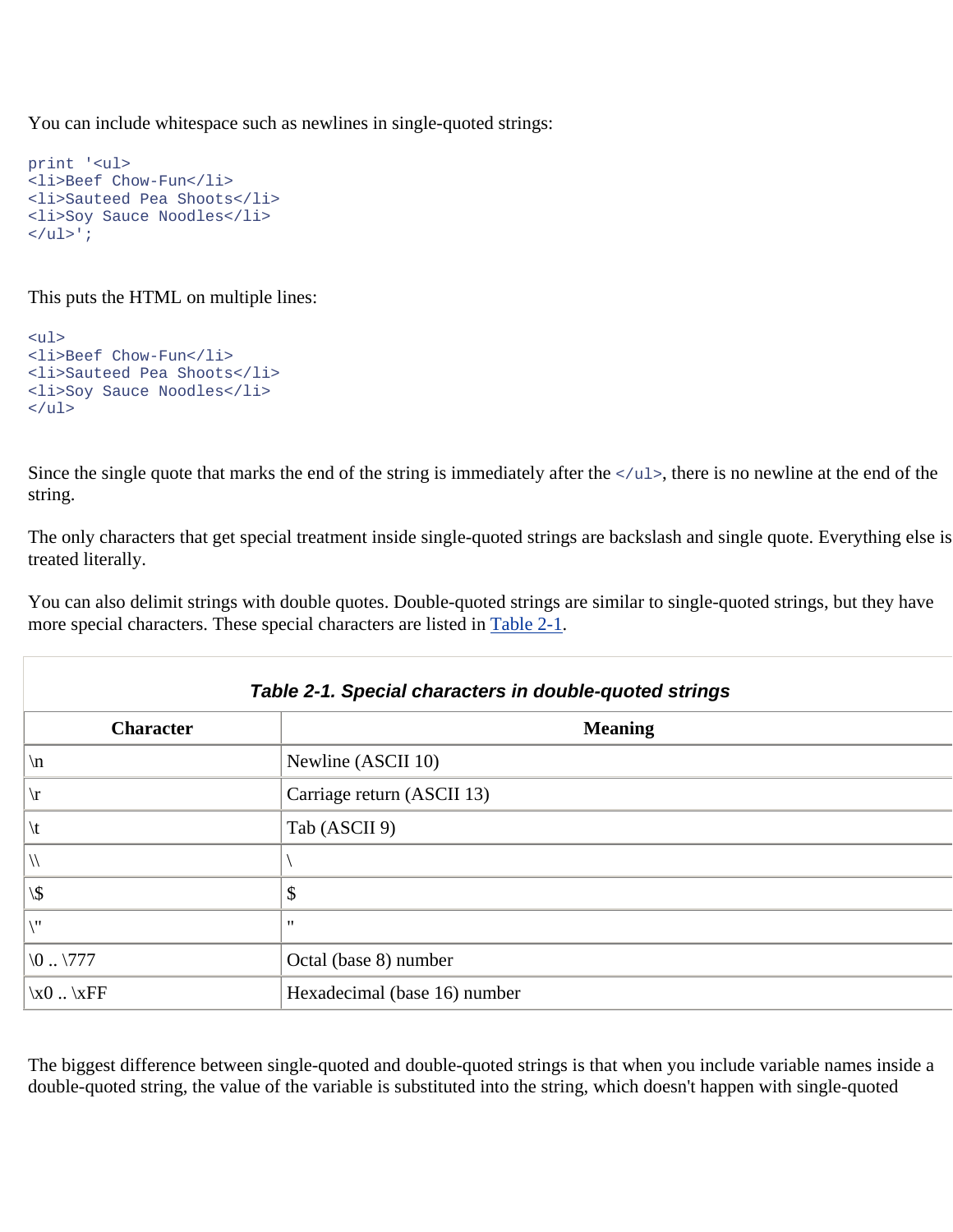strings. For example, if the variable \$user held the value Bill, then 'Hi \$user' is just that: Hi \$user. However, "Hi \$user" is Hi Bill. I get into this in more detail later in this chapter in Section 2.3.

As mentioned in Section 1.3, you can also define strings with the *here document* syntax. A here document begins with <<< and a delimiter word. It ends with the same word at the beginning of a line. Example 2-1 shows a here document.

#### *Example 2-1. Here document*

```
<<<HTMLBLOCK 
<html> 
<head><title>Menu</title></head> 
<body bgcolor="#fffed9"> 
<h1>Dinner</h1> 
<ul> 
   <li> Beef Chow-Fun 
   <li> Sauteed Pea Shoots 
   <li> Soy Sauce Noodles 
  \langle \text{ul}\rangle</body> 
</html> 
HTMLBLOCK
```
In Example 2-1, the delimiter word is  $HTMLBLOCK$ . Here document delimiters can contain letters, numbers, and the underscore character. The first character of the delimiter must be a letter or the underscore. It's a good idea to make all the letters in your here document delimiters uppercase to visually set off the here document. The delimiter that ends the here document must be alone on its line. The delimiter can't be indented and no whitespace, comments, or other characters are allowed after it. The only exception to this is that a semicolon is allowed immediately after the delimiter to end a statement. In that case, nothing can be on the same line after the semicolon. The code in Example 2-2 follows these rules to print a here document.

#### *Example 2-2. Printing a here document*

```
print <<<HTMLBLOCK 
<html> 
<head><title>Menu</title></head>
<body bgcolor="#fffed9"> 
<h1>Dinner</h1> 
<ul> 
   <li> Beef Chow-Fun 
   <li> Sauteed Pea Shoots 
   <li> Soy Sauce Noodles 
  \langle \text{ul}\rangle</body> 
</html> 
HTMLBLOCK;
```
Here documents obey the same escape-character and variable substitution rules as double-quoted strings. These make them especially useful when you want to define or print a string that contains a lot of text or HTML with some variables mixed in. Later on in the chapter, **Example 2-22** demonstrates this.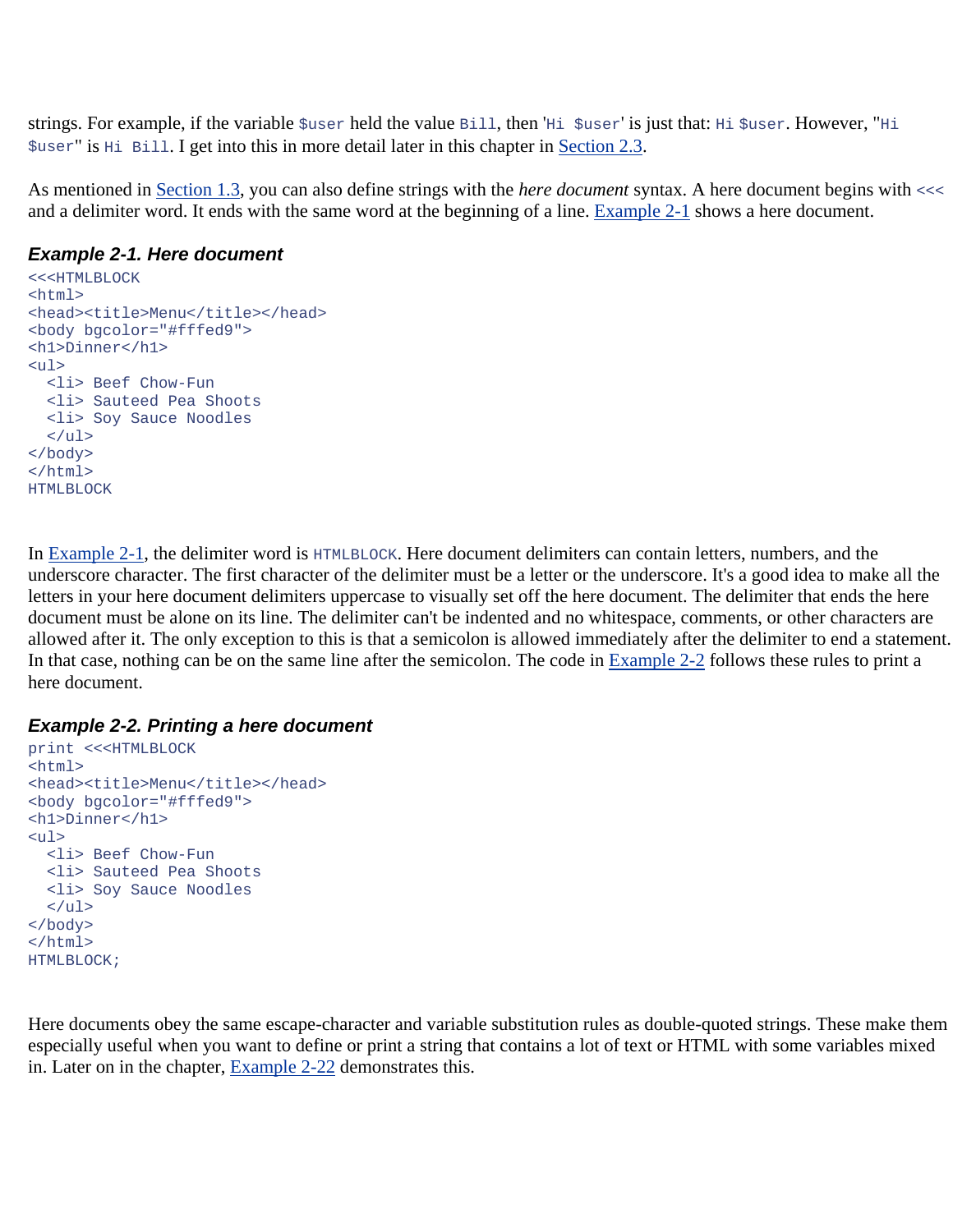To combine two strings, use a . (period), the string concatenation operator. Here are some combined strings:

```
print 'bread' . 'fruit'; 
print "It's a beautiful day " . 'in the neighborhood.'; 
print "The price is: " . '$3.95';
print 'Inky' . 'Pinky' . 'Blinky' . 'Clyde';
```
The combined strings print as:

breadfruit It's a beautiful day in the neighborhood. The price is: \$3.95 InkyPinkyBlinkyClyde

## **2.1.2 Manipulating Text**

PHP has a number of built-in functions that are useful when working with strings. This section introduces the functions that are most helpful for two common tasks: validation and formatting. The "Strings" chapter of the PHP online manual, at http://www.php.net/strings, has information on other built-in string handling functions.

#### *2.1.2.1 Validating strings*

*Validation* is the process of checking that input coming from an external source conforms to an expected format or meaning. It's making sure that a user really entered a ZIP Code in the "ZIP Code" box of a form or a reasonable email address in the appropriate place. Chapter 6 delves into all the aspects of form handling, but since submitted form data is provided to your PHP programs as strings, this section discusses how to validate those strings.

The trim( ) function removes whitespace from the beginning and end of a string. Combined with strlen( ), which tells you the length of a string, you can find out the length of a submitted value while ignoring any leading or trailing spaces. Example 2-3 shows you how. (Chapter 3 discusses in more detail the if() statement used in Example 2-3.)

#### *Example 2-3. Checking the length of a trimmed string*

```
// $_POST['zipcode'] holds the value of the submitted form parameter 
// "zipcode" 
$zipcode = trim($_POST['zipcode']); 
// Now $zipcode holds that value, with any leading or trailing spaces 
// removed 
$zip length = strlen($zipcode);// Complain if the ZIP code is not 5 characters long 
if (\frac{2}{3}if \frac{1}{2} print "Please enter a ZIP code that is 5 characters long."; 
}
```
Using trim() protects against someone who types a ZIP Code of 732 followed by two spaces. Sometimes the extra spaces are accidental and sometimes they are malicious. Whatever the reason, throw them away when appropriate to make sure that you're getting the string length you care about.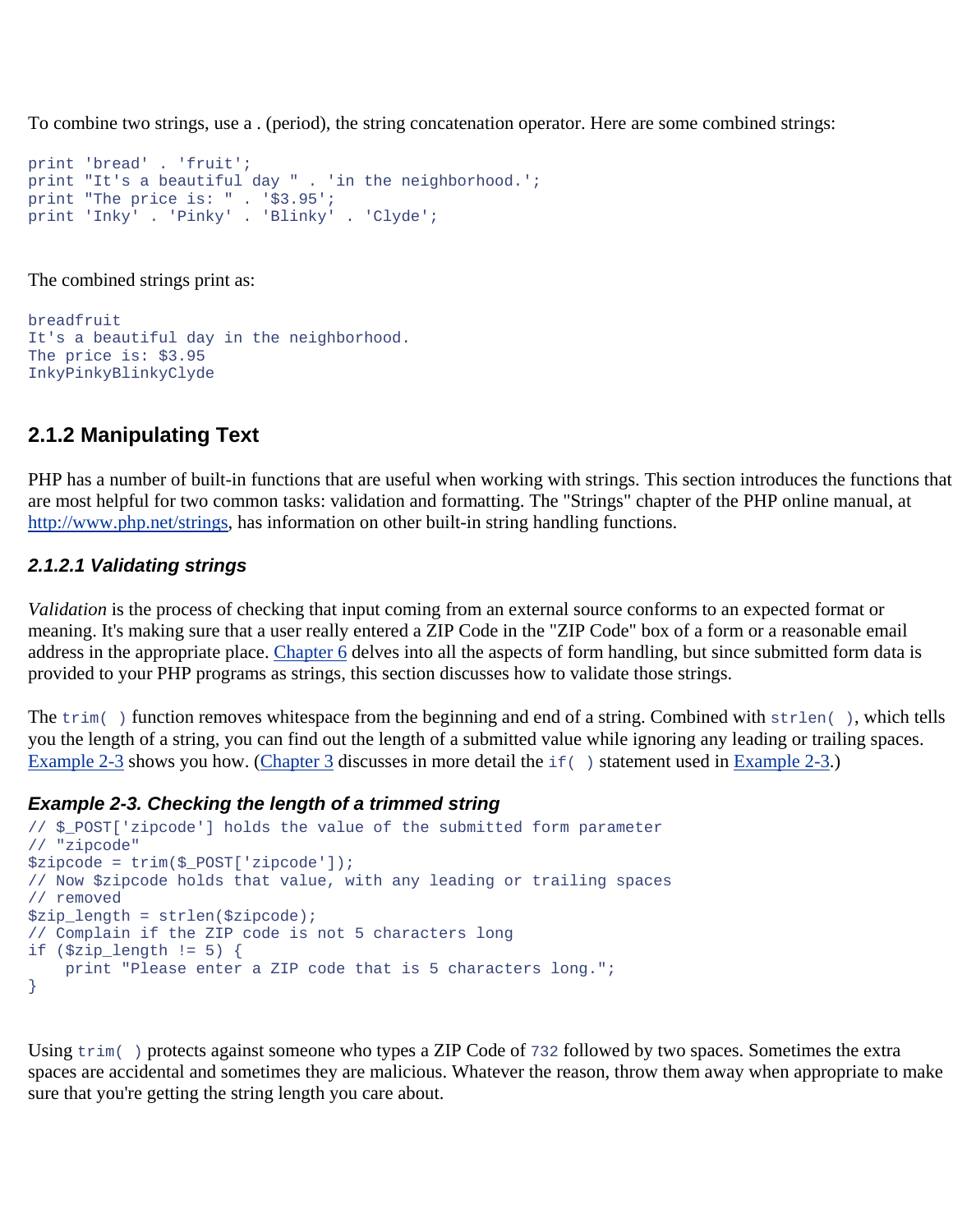You can chain together the calls to trim() and strlen() for more concise code. Example 2-4 does the same thing as Example 2-3.

#### *Example 2-4. Concisely checking the length of a trimmed string*

```
if (strlen(trim($ POST['zipcode'])) != 5) {
    print "Please enter a ZIP code that is 5 characters long."; 
}
```
Four things happen in the first line of Example 2-4. First, the value of the variable  $\zeta$ -POST['zipcode'] is passed to the trim() function. Second, the return value of that function —  $\zeta_P$   $\cos$ <sup>r</sup>['zipcode'] with leading and trailing whitespace removed — is handed off to the strlen( ) function, which then returns the length of the trimmed string. Third, this length is compared with 5. Last, if the length is not equal to 5, then the print statement inside the  $if( )$  block runs.

To compare two strings, use the equality operator  $(= -)$ , as shown in Example 2-5.

#### *Example 2-5. Comparing strings with the equality operator*

```
if ($_POST['email'] == 'president@whitehouse.gov') { 
   print "Welcome, Mr. President."; 
}
```
The print statement in **Example 2-5** runs only if the submitted form parameter email is the all-lowercase president@whitehouse.gov. When you compare strings with = =, case is important. president@whitehouse.GOV is not the same as President@Whitehouse.Gov or president@whitehouse.gov.

To compare strings without paying attention to case, use strcasecmp( ). It compares two strings while ignoring differences in capitalization. If the two strings you provide to strcasecmp( ) are the same (independent of any differences between upper- and lowercase letters), it returns 0. Example 2-6 shows how to use streasecmp().

#### *Example 2-6. Comparing strings case-insensitively*

```
if (strcasecmp($_POST['email'], 'president@whitehouse.gov') == 0) { 
    print "Welcome back, Mr. President."; 
}
```
The print statement in **Example 2-6** runs if the submitted form parameter email is President@Whitehouse.Gov, PRESIDENT@WHITEHOUSE.GOV, presIDENT@whiteHOUSE.GoV, or any other capitalization of president@whitehouse.gov.

#### *2.1.2.2 Formatting text*

The printf() function gives you more control (compared to print) over how the output looks. You pass printf() a format string and a bunch of items to print. Each rule in the format string is replaced by one item. Example 2-7 shows printf( ) in action.

#### *Example 2-7. Formatting a price with printf( )*

```
$price = 5; $tax = 0.075;
```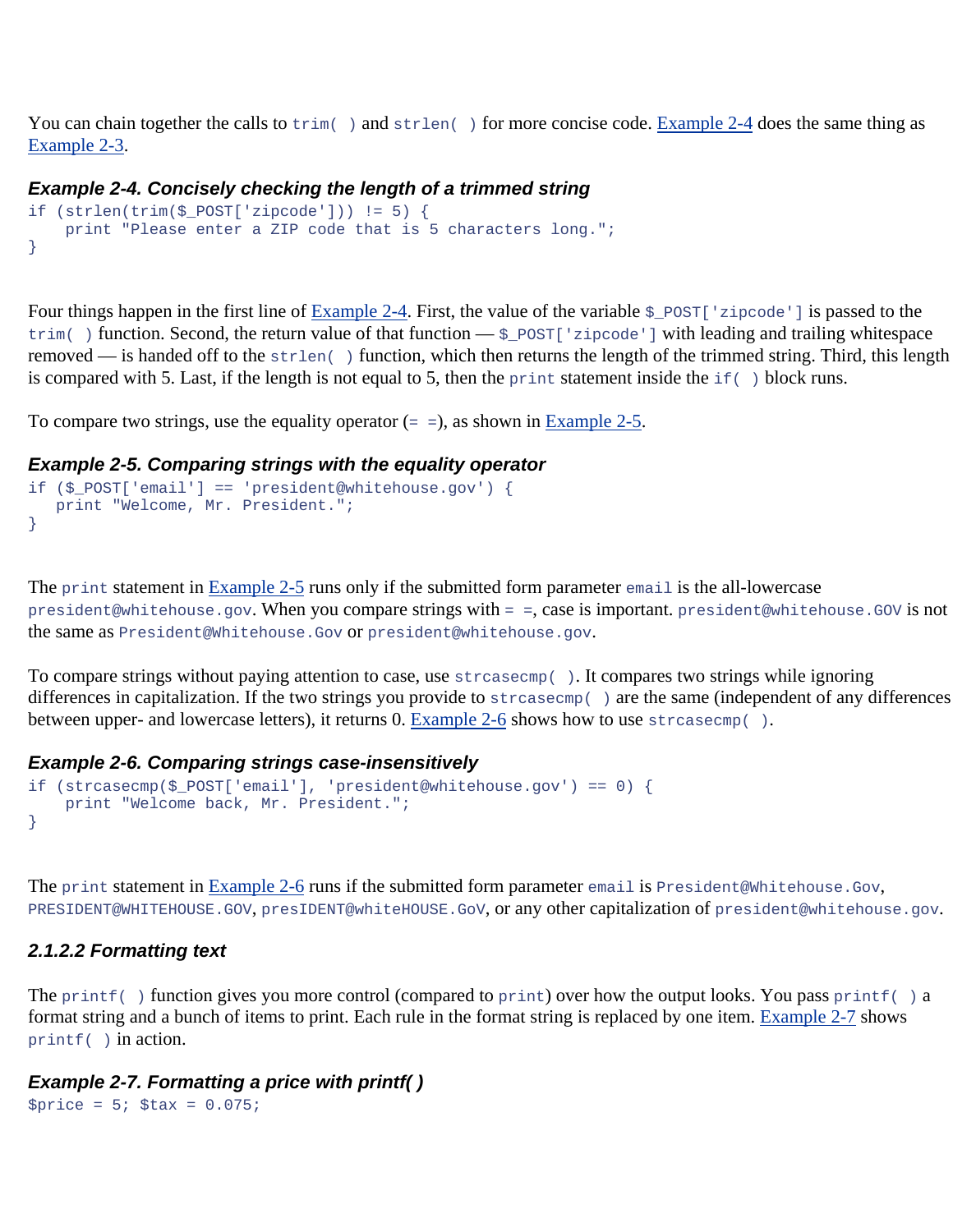printf('The dish costs \$%.2f', \$price \* (1 + \$tax));

This prints:

The dish costs \$5.38

In Example 2-7, the format rule  $\ast$ . 2f is replaced with the value of  $\text{sprice } \ast$  (1 +  $\text{star}$ ) and formatted so that it has two decimal places.

Format string rules begin with  $\frac{1}{2}$  and then have some optional modifiers that affect what the rule does:

#### *A padding character*

If the string that is replacing the format rule is too short, this is used to pad it. Use a space to pad with spaces or a 0 to pad with zeroes.

#### *A sign*

For numbers, a plus sign  $(+)$  makes  $\text{print}$  $(+)$  put a + before positive numbers (normally, they're printed without a sign.) For strings, a minus sign (-) makes  $\text{print}(\cdot)$  right justify the string (normally, they're left justified.)

#### *A minimum width*

The minimum size that the value replacing the format rule should be. If it's shorter, then the padding character is used to beef it up.

#### *A period and a precision number*

For floating-point numbers, this controls how many digits go after the decimal point. In **Example 2-7**, this is the only modifier present. The .2 formats  $\frac{1}{2}$  + (1 +  $\frac{1}{2}$  +  $\frac{1}{2}$ ) with two decimal places.

After the modifiers come a mandatory character that indicates what kind of value should be printed. The three discussed here are  $d$  for decimal number,  $s$  for string, and  $f$  for floating-point number.

If this stew of percent signs and modifiers has you scratching your head, don't worry. The most frequent use of printf( ) is probably to format prices with the  $\frac{2}{5}$ . 2f format rule as shown in Example 2-7. If you absorb nothing else about printf( ) for now, just remember that it's your go-to function when you want to format a decimal value.

But if you delve a little deeper, you can do some other handy things with it. For example, using the 0 padding character and a minimum width, you can format a date or ZIP Code properly with leading zeroes, as shown in Example 2-8.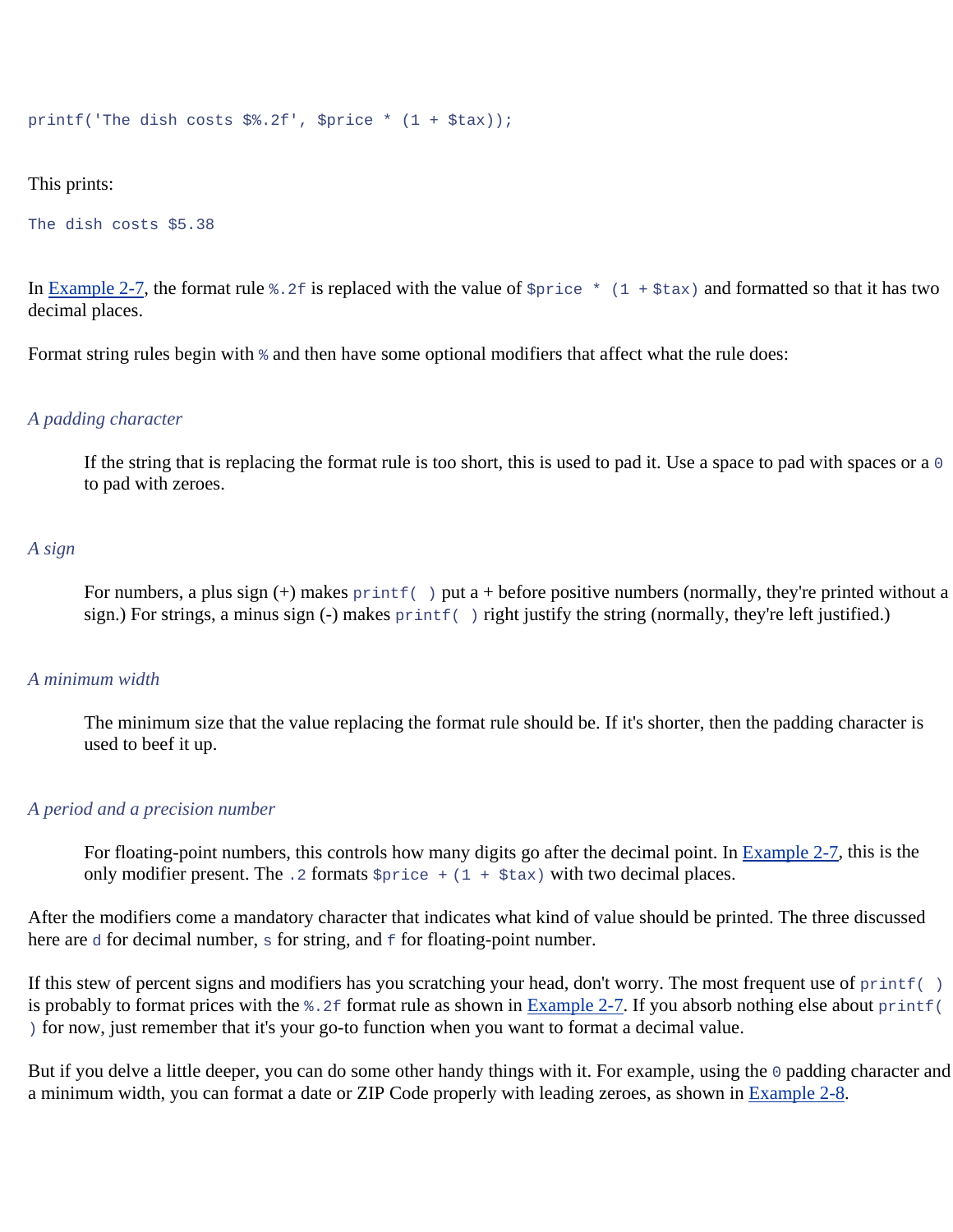*Example 2-8. Zero-padding with printf( )* 

\$zip = '6520';  $$month = 2;$  $\text{day} = 6$ ;  $$year = 2007;$ printf("ZIP is %05d and the date is %02d/%02d/%d", \$zip, \$month, \$day, \$year);

Example 2-8 prints:

ZIP is 06520 and the date is 02/06/2007

The sign modifier is helpful for explicitly indicating positive and negative values. Example 2-9 uses it to display a some temperatures.

#### *Example 2-9. Displaying signs with printf( )*

```
$min = -40;$max = 40;printf("The computer can operate between %+d and %+d degrees Celsius.", $min, $max);
```
#### Example 2-9 prints:

The computer can operate between -40 and +40 degrees Celsius.

To learn about other  $\text{print}(\cdot)$  format rules, visit http://www.php.net/sprintf.

Another kind of text formatting is to manipulate the case of strings. The  $strolower( )$  and  $stroupper( )$  functions make all-lowercase and all-uppercase versions, respectively, of a string. Example 2-10 shows strtolower() and strtoupper( ) at work.

#### *Example 2-10. Changing case*

```
print strtolower('Beef, CHICKEN, Pork, duCK'); 
print strtoupper('Beef, CHICKEN, Pork, duCK');
```
Example 2-10 prints:

beef, chicken, pork, duck BEEF, CHICKEN, PORK, DUCK

The ucwords( ) function uppercases the first letter of each word in a string. This is useful when combined with strtolower() to produce nicely capitalized names when they are provided to you in all uppercase. Example 2-11 shows how to combine strtolower( ) and ucwords( ).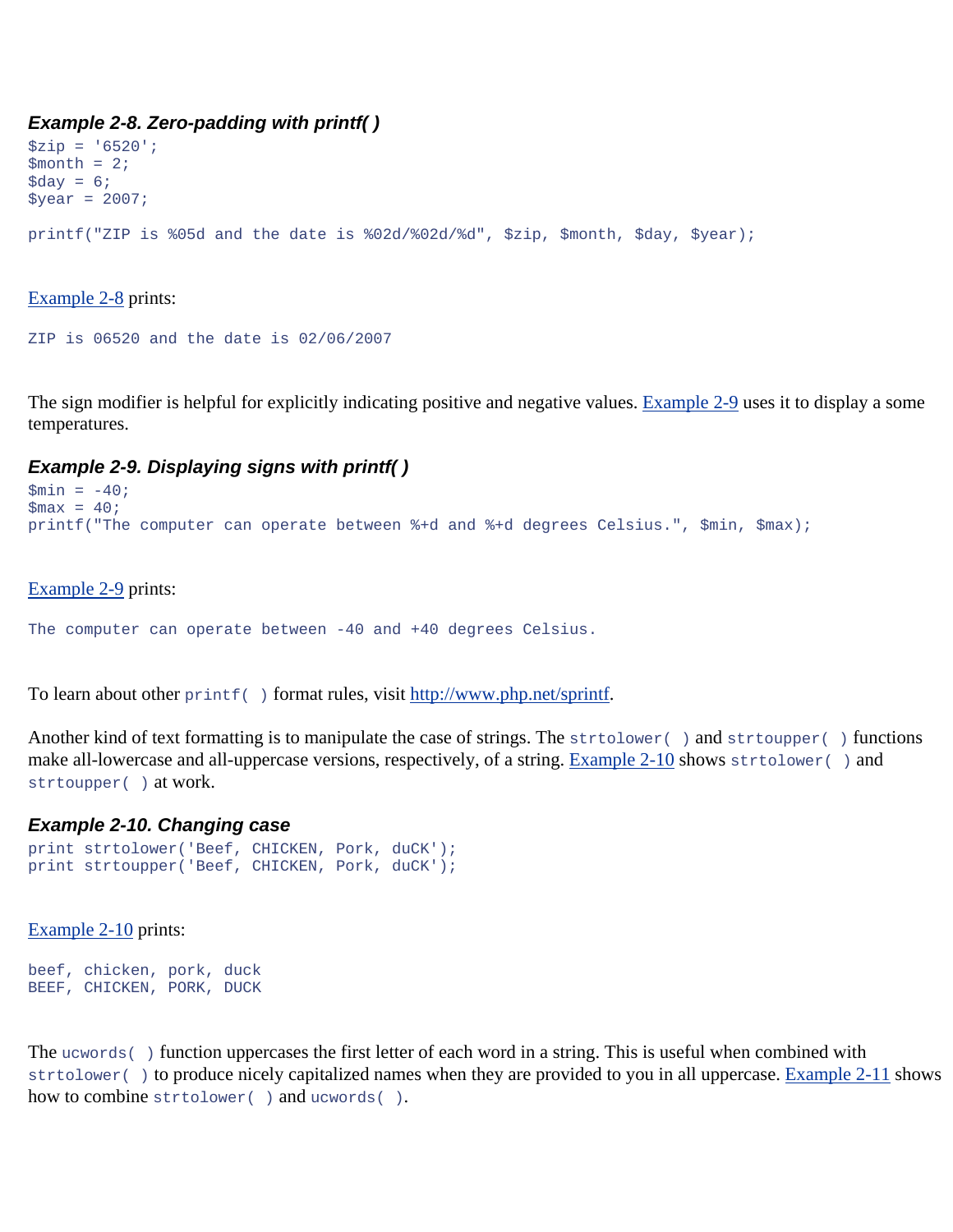#### *Example 2-11. Prettifying names with ucwords( )*

print ucwords(strtolower('JOHN FRANKENHEIMER'));

Example 2-11 prints:

John Frankenheimer

With the substr( $\cdot$ ) function, you can extract just part of a string. For example, you may only want to display the beginnings of messages on a summary page. Example 2-12 shows how to use substr() to truncate the submitted form parameter comments.

#### *Example 2-12. Truncating a string with substr( )*

```
// Grab the first thirty characters of $_POST['comments'] 
print substr($_POST['comments'], 0, 30); 
// Add an ellipsis 
print '...';
```
#### If the submitted form parameter comments is:

The Fresh Fish with Rice Noodle was delicious, but I didn't like the Beef Tripe.

Example 2-12 prints:

The Fresh Fish with Rice Noodl...

The three arguments to substr( $\cdot$ ) are the string to work with, the starting position of the substring to extract, and the number of characters to extract. The beginning of the string is position 0, not 1, so substr( $\zeta$ \_POST['comments'], 0, 30) means "extract 30 characters from \$\_POST['comments'] starting at the beginning of the string."

When you give substr() a negative number for a start position, it counts back from the end of the string to figure out where to start. A start position of -4 means "start four characters from the end." Example 2-13 uses a negative start position to display just the last four digits of a credit card number.

#### *Example 2-13. Extracting the end of a string with substr( )*

```
print 'Card: XX'; 
print substr($_POST['card'],-4,4);
```
If the submitted form parameter card is 4000-1234-5678-9101, Example 2-13 prints:

Card: XX9101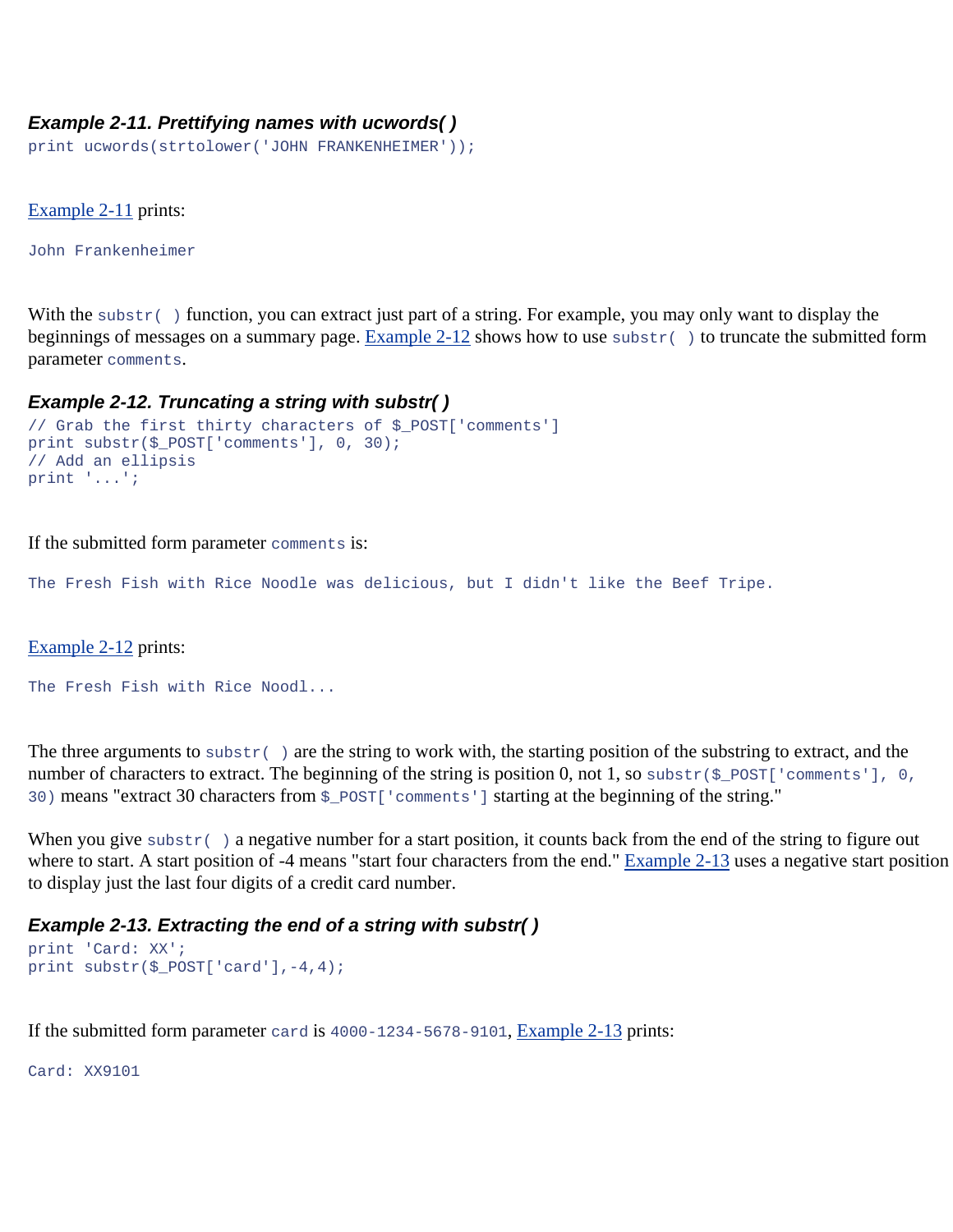As a shortcut, use substr( $\S$ \_POST['card'],-4) instead of substr( $\S$ \_POST['card'], -4,4). When you leave out the last argument, substr() returns everything from the starting position (whether positive or negative) to the end of the string.

Instead of extracting a substring, the str\_replace( ) function changes parts of a string. It looks for a substring and replaces the substring with a new string. This is useful for simple template-based customization of HTML. Example 2-14 uses str\_replace() to set the class attribute of <span> tags.

#### *Example 2-14. Using str\_replace( )*

```
print str_replace('{class}',$my_class, 
                    '<span class="{class}">Fried Bean Curd<span> 
                     <span class="{class}">Oil-Soaked Fish</span>');
```
If  $\gamma_{\text{my}\_\text{class}}$  is lunch, then Example 2-14 prints:

```
<span class="lunch">Fried Bean Curd<span> 
<span class="lunch">Oil-Soaked Fish</span>
```
Each instance of  ${class}$  (the first argument to  $str\_replace( )$ ) is replaced by lunch (the value of  $\frac{3}{5}$  my\_class) in the string that is the third argument passed to  $str\_replace( )$ .

# **2.2 Numbers**

Numbers in PHP are expressed using familiar notation, although you can't use commas or any other characters to group thousands. You don't have to do anything special to use a number with a decimal part as compared to an integer. Example 2-15 lists some valid numbers in PHP.

#### *Example 2-15. Numbers*

print 56; print 56.3; print 56.30; print 0.774422; print 16777.216; print 0; print -213; print 1298317; print -9912111; print -12.52222; print 0.00;

## **2.2.1 Using Different Kinds of Numbers**

Internally, the PHP interpreter makes a distinction between numbers with a decimal part and those without one. The former are called *floating-point* numbers and the latter are called *integers*. Floating-point numbers take their name from the fact that the decimal point can "float" around to represent different amounts of precision.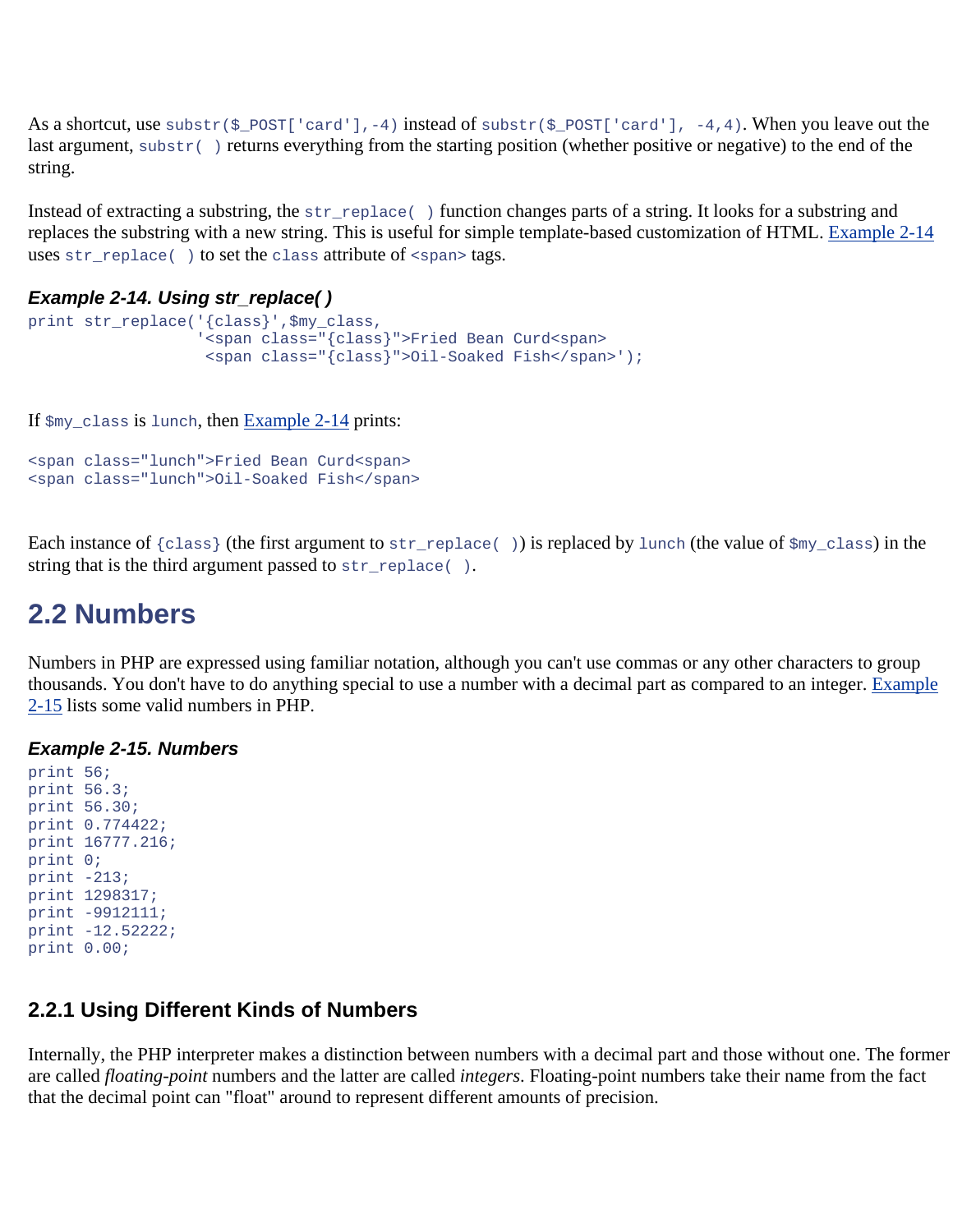The PHP interpreter uses the math facilities of your operating system to represent numbers so the largest and smallest numbers you can use, as well as the number of decimal places you can have in a floating-point number, vary on different systems.

One distinction between the PHP interpreter's internal representation of integers and floating-point numbers is the exactness of how they're stored. The integer 47 is stored as exactly 47. The floating-point number 46.3 could be stored as 46.2999999. This affects the correct technique of how to compare numbers. Section 3.3 explains comparisons and shows how to properly compare floating-point numbers.

## **2.2.2 Arithmetic Operators**

Doing math in PHP is a lot like doing math in elementary school, except it's much faster. Some basic operations between numbers are shown in Example 2-16.

#### *Example 2-16. Math operations*

```
print 2 + 2iprint 17 - 3.5; 
print 10 / 3; 
print 6 * 9;
```
The output of **Example 2-16** is:

```
4 
13.5 
3.3333333333333 
54
```
In addition to the plus sign (+) for addition, the minus sign (-) for subtraction, the forward slash ( $\prime$ ) for division, and the asterisk (\*) for multiplication, PHP also supports the percent sign (%) for modulus division. This returns the remainder of a division operation:

print 17 % 3;

This prints:

2

Since 17 divided by 3 is 5 with a remainder of 2, 17 % 3 equals 2. The modulus operator is most useful for printing rows whose colors alternate in an HTML table, as shown in Example 4-12.

The arithmetic operators, as well as the other PHP operators that you'll meet later in the book, fit into a strict precedence of operations. This is how the PHP interpreter decides in what order to do calculations if they are written ambiguously. For example, " $3 + 4 * 2$ " could mean "add 3 and 4 and then multiply the result by 2," which results in 14. Or, it could mean "add 3 to the product of 4 and 2," which results in 11. In PHP (as well as the math world in general), multiplication has a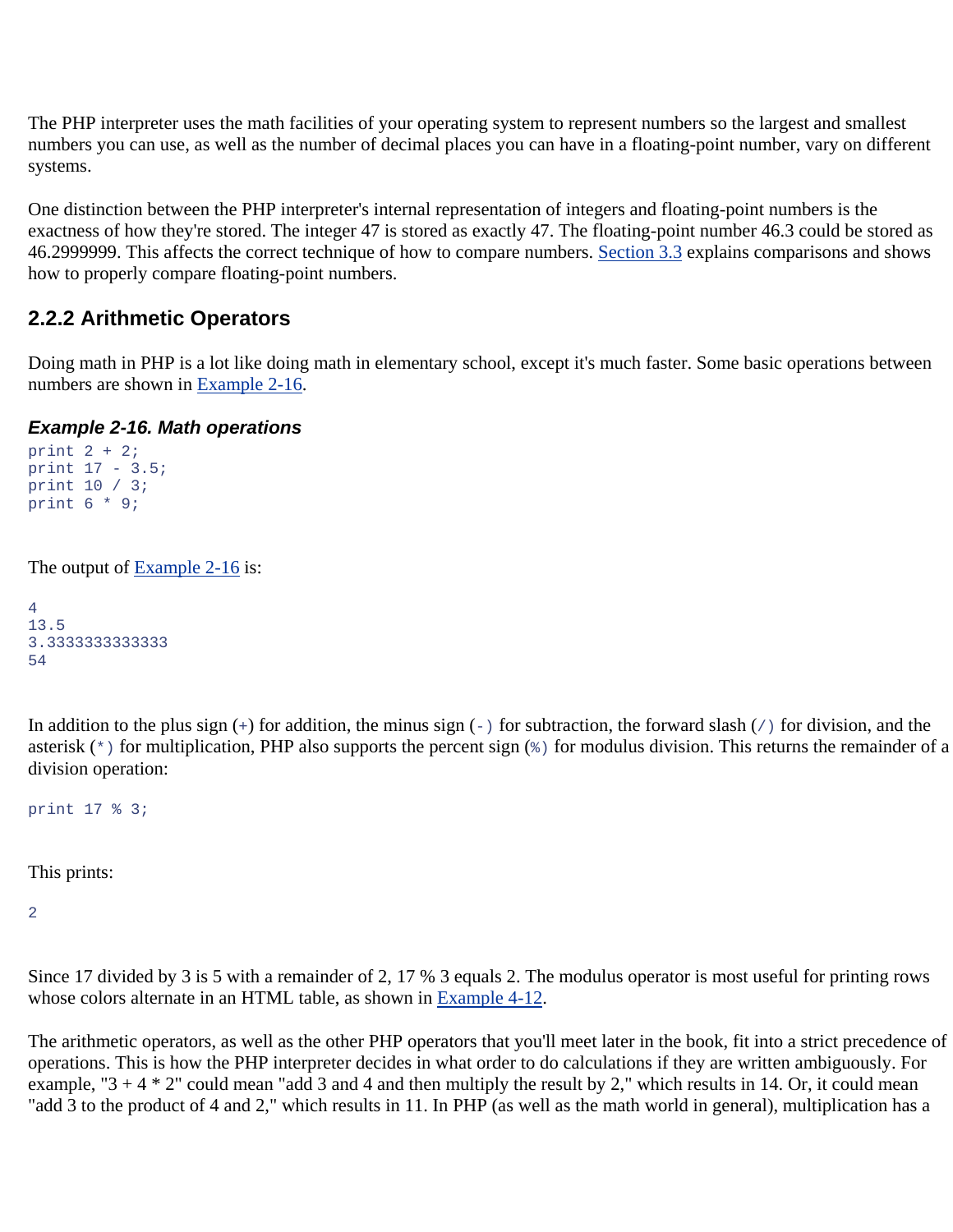higher precedence than addition, so the second interpretation is correct. First, the PHP interpreter multiplies 4 and 2, and then it adds 3 to the result.

The precedence table of all PHP operators is part of the online PHP Manual at

http://www.php.net/language.operators#language.operators.precedence. You can avoid memorizing or repeatedly referring to this table, however, with a healthy dose of parentheses. Grouping operations inside parentheses unambiguously tells the PHP interpreter to do what's inside the parentheses first. The expression " $(3 + 4) * 2$ " means "add 3 and 4 and then multiply the result by 2." The expression "3 +  $(4 * 2)$ " means "multiply 4 and 2 and then add 3 to the result."

Like other modern programming languages, you don't have to do anything special to ensure that the results of your calculations are properly represented as integers or floating-point numbers. Dividing one integer by another produces a floating-point result if the two integers don't divide evenly. Similarly, if you do something to an integer that makes it larger than the maximum allowable integer or smaller than the minimum possible integer, the PHP interpreter converts the result into a floating-point number so you get the proper result for your calculation.

# **2.3 Variables**

Variables hold the data that your program manipulates while it runs, such as information about a user that you've loaded from a database or entries that have been typed into an HTML form. In PHP, variables are denoted by  $$$  followed by the variable's name. To assign a value to a variable, use an equals sign (=). This is known as the assignment operator.

```
$plates = 5;$dinner = 'Beef Chow-Fun'; 
%cost of dinner = 8.95;
$cost_of_lunch = $cost_of_dinner;
```
Assignment works with here documents as well:

```
$page_header = <<<HTML_HEADER 
<html><head><title>Menu</title></head> 
<body bgcolor="#fffed9"> 
<h1>Dinner</h1> 
HTML_HEADER; 
$page_footer = <<<HTML_FOOTER 
</body> 
</html> 
HTML_FOOTER;
```
Variable names must begin with letter or an underscore. The rest of the characters in the variable name may be letters, numbers, or an underscore. Table 2-2 lists some acceptable variable names.

*Table 2-2. Acceptable variable names*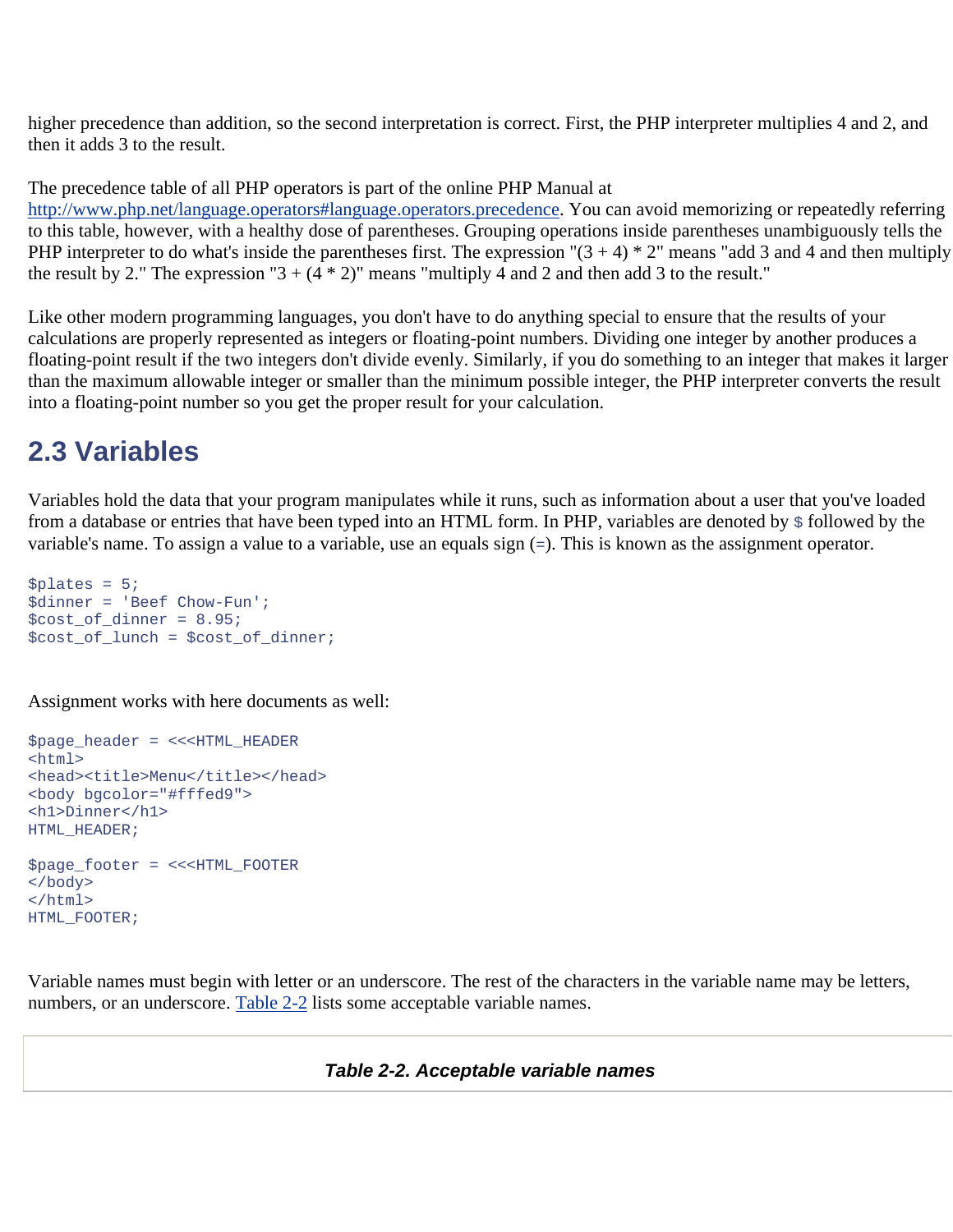| Acceptable                |  |  |
|---------------------------|--|--|
| <i><b>\$size</b></i>      |  |  |
| <i><b>\$drinkSize</b></i> |  |  |
| \$my_drink_size           |  |  |
| \$_drinks                 |  |  |
| \$drink4you2              |  |  |
|                           |  |  |

Table 2-3 lists some unacceptable variable names and what's wrong with them.

| Table 2-3. Unacceptable variable names |                                 |  |
|----------------------------------------|---------------------------------|--|
| Variable name                          | <b>Flaw</b>                     |  |
| \$2hot4u                               | Begins with a number            |  |
| \$drink-size                           | Unacceptable character: -       |  |
| \$drinkmaster@example.com              | Unacceptable characters: @ and. |  |
| \$drink!lots                           | Unacceptable character: !       |  |
| \$drink+dinner                         | Unacceptable character: +       |  |

Variable names are case-sensitive. This means that variables named \$dinner, \$Dinner, and \$DINNER are separate and distinct, with no more in common than if they were named \$breakfast, \$lunch, and \$supper. In practice, you should avoid using variable names that differ only by letter case. They make programs difficult to read and debug.

## **2.3.1 Operating on Variables**

Arithmetic and string operators work on variables containing numbers or strings just like they do on literal numbers or strings. Example 2-17 shows some math and string operations at work on variables.

## *Example 2-17. Operating on variables*

```
<?php 
$price = 3.95;\text{stars rate} = 0.08;
$tax_amount = $price * $tax_rate; 
$total_cost = $price + $tax_amount; 
$username = 'james'; 
$domain = '@example.com'; 
$email address = $username . $domain;
print 'The tax is ' . $tax_amount; 
print "\n| \cdot \n| / this prints a linebreak
```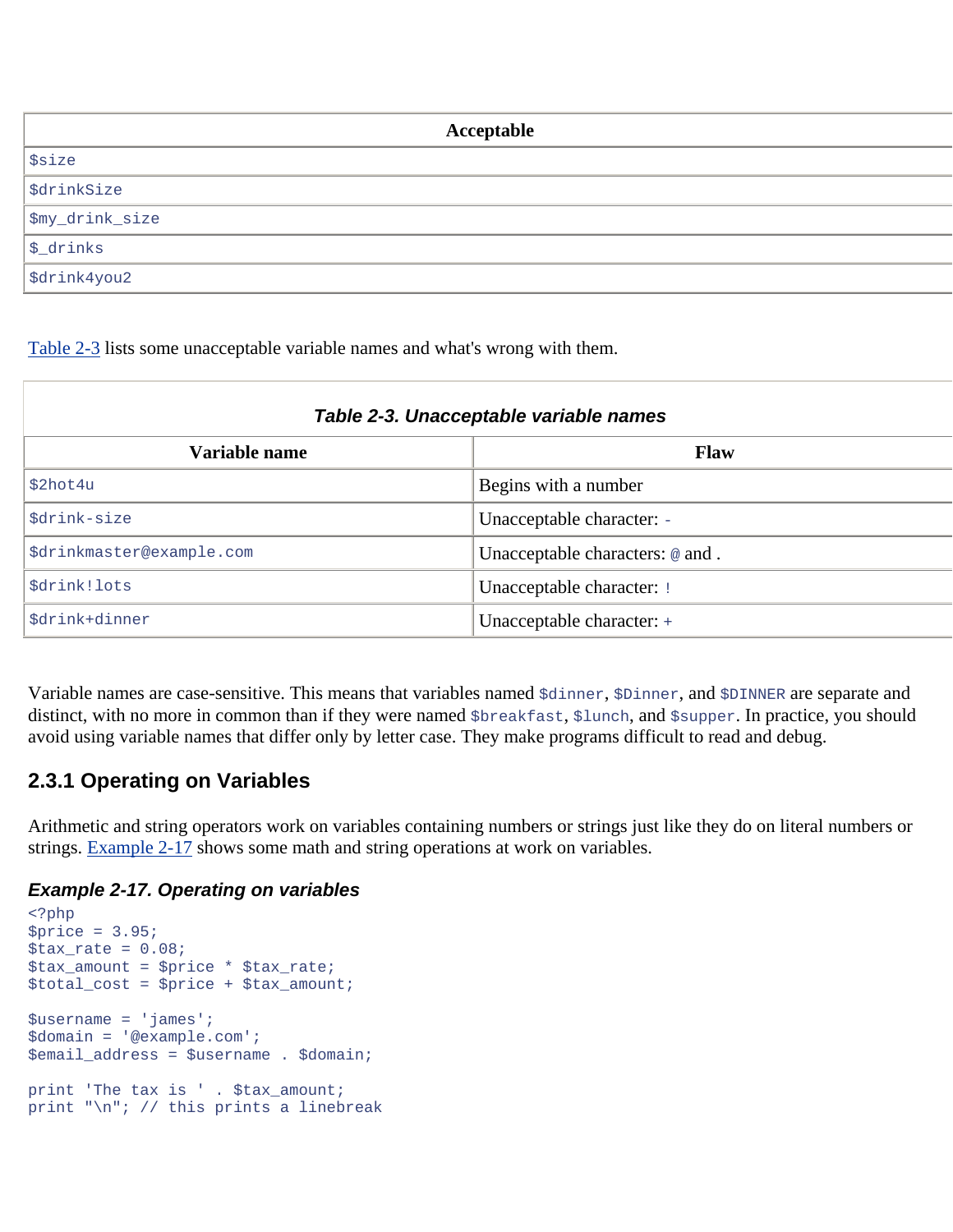```
print 'The total cost is ' .$total_cost; 
print "\n\pi"; // this prints a linebreak
print $email_address; 
?>
```
Example 2-17 prints:

The tax is 0.316 The total cost is 4.266 james@example.com

The assignment operator can be combined with arithmetic and string operators for a concise way to modify a value. An operator followed by the equals sign means "apply this operator to the variable." Example 2-18 shows two identical ways to add 3 to \$price.

#### *Example 2-18. Combined assignment and addition*

```
// Add 3 the regular way 
$price = $price + 3; 
// Add 3 with the combined operator 
$price += 3;
```
Combining the assignment operator with the string concatenation operator appends a value to a string. Example 2-19 shows two identical ways to add a suffix to a string. The advantage of the combined operators is that they are more concise.

#### *Example 2-19. Combined assignment and concatenation*

```
$username = 'james'; 
$domain = '@example.com'; 
// Concatenate $domain to the end of $username the regular way 
$username = $username . $domain; 
// Concatenate with the combined operator 
$username .= $domain;
```
Incrementing and decrementing variables by 1 are so common that these operations have their own operators. The  $++$ operator adds 1 to a variable, and the -- operator subtracts 1. These operators are usually used in for( ) loops, which are detailed in Chapter 3. But you can use them on any variable holding a number, as shown in **Example 2-20**.

#### *Example 2-20. Incrementing and decrementing*

```
// Add one to $birthday 
$birthday = $birthday + 1;// Add another one to $birthday 
++$birthday; 
// Subtract 1 from $years_left 
$years_left = $years_left - 1; 
// Subtract another 1 from $years_left
```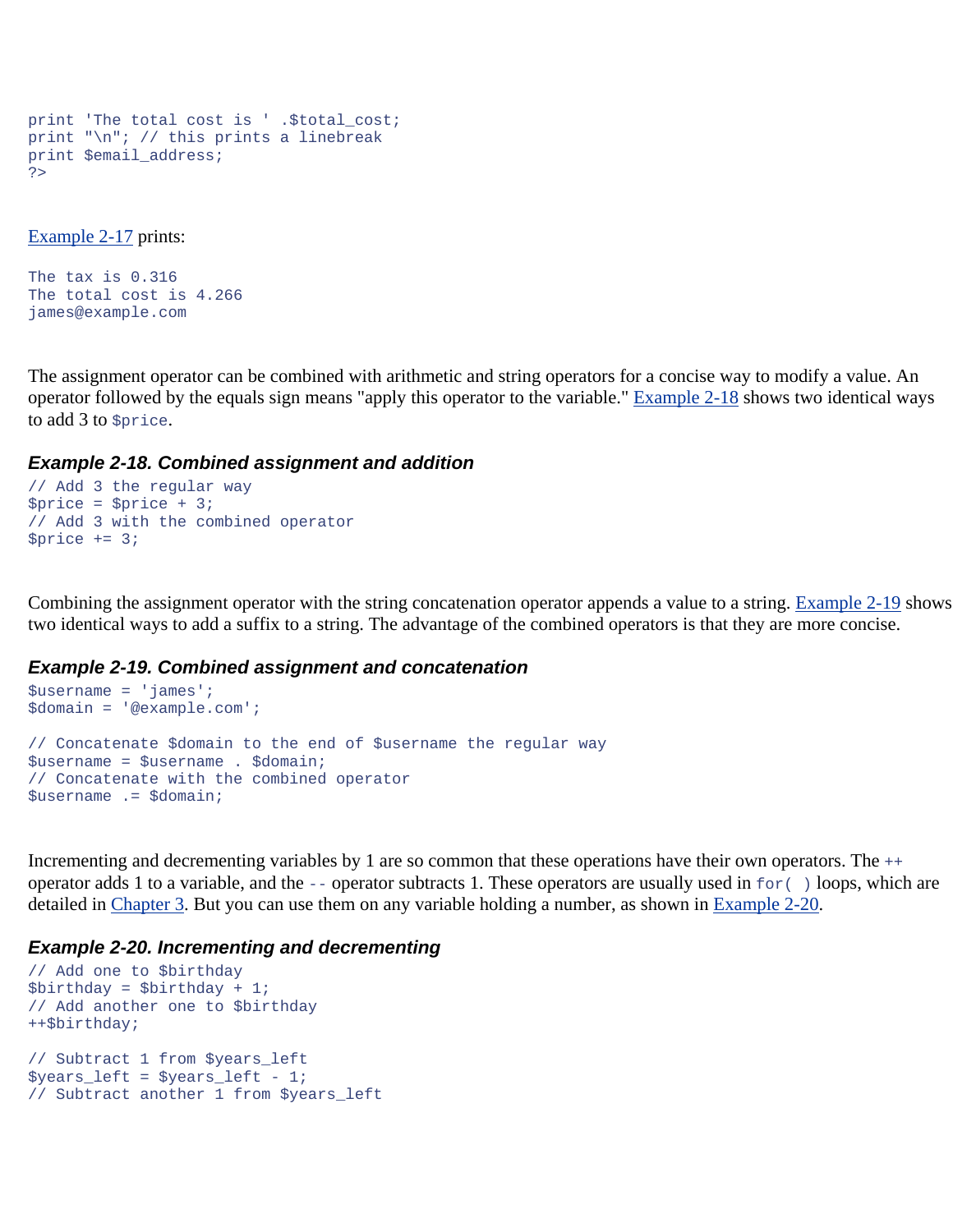--\$years\_left;

### **2.3.2 Putting Variables Inside Strings**

Frequently, you print the values of variables combined with other text, such as when you display an HTML table with calculated values in the cells or a user profile page that shows a particular user's information in a standardized HTML template. Double-quoted strings and here documents have a property that makes this easy: you can *interpolate* variables into them. This means that if the string contains a variable name, the variable name is replaced by the value of the variable. In Example 2-21, the value of  $\frac{1}{2}$  is interpolated into the printed string.

#### *Example 2-21. Variable interpolation*

```
$email = 'jacob@example.com'; 
print "Send replies to: $email";
```
Example 2-21 prints:

```
Send replies to: jacob@example.com
```
Here documents are especially useful for interpolating many variables into a long block of HTML, as shown in Example 2-22.

#### *Example 2-22. Interpolating in a here document*

```
space title = 'Menu';
$meat = 'pork':$vegetable = 'bean sprout'; 
print <<<MENU 
<html> 
<head><title>$page_title</title></head>
<body> 
<ul> 
<li> Barbecued $meat 
<li> Sliced $meat 
<li> Braised $meat with $vegetable 
\langle/ul>
</body> 
</html> 
MENU;
```
#### Example 2-22 prints:

 $<$ html $>$ <head><title>Menu</title></head> <body> <ul> <li> Barbecued pork <li> Sliced pork <li> Braised pork with bean sprout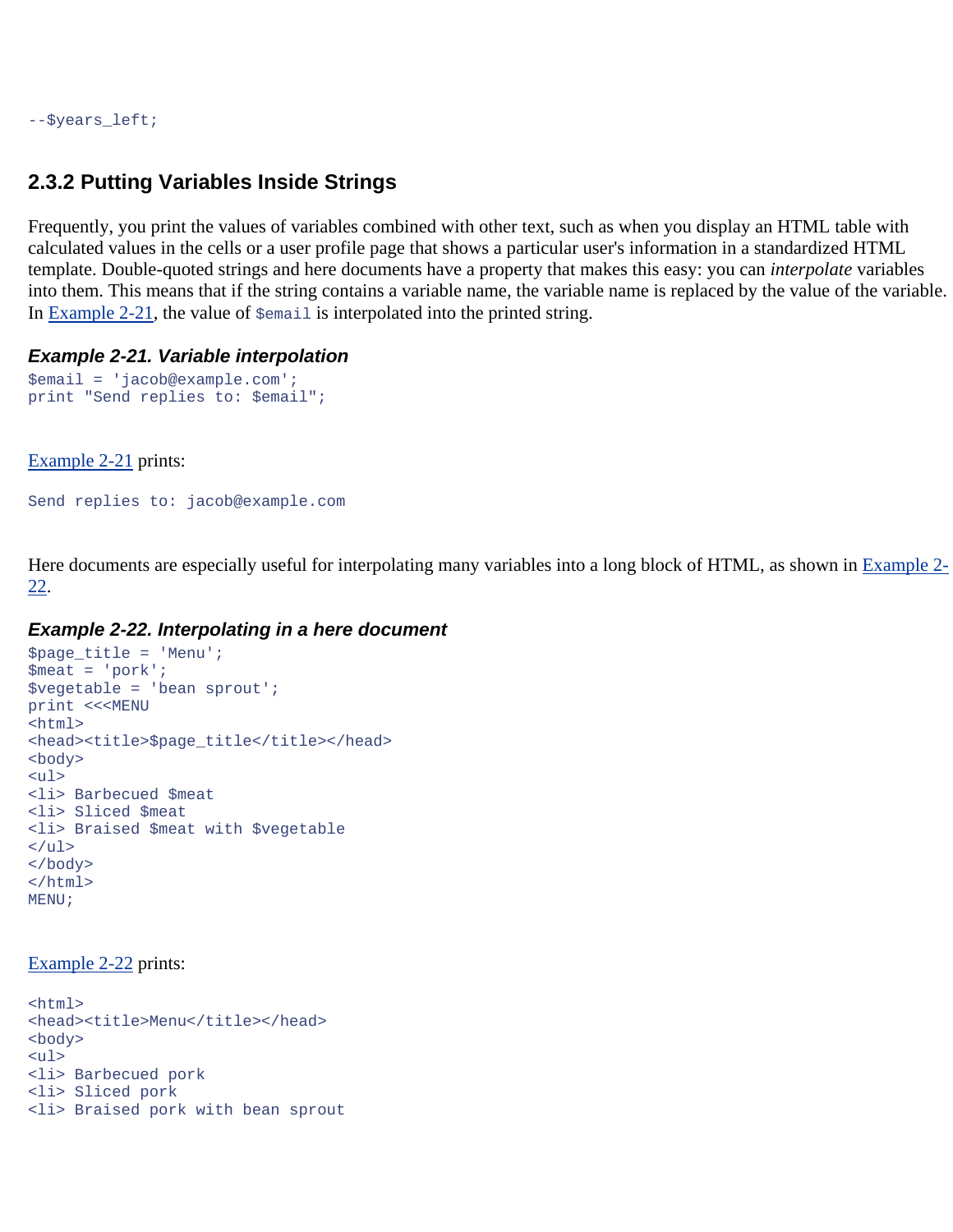$\langle u1 \rangle$ </body>

When you interpolate a variable into a string in a place where the PHP interpreter could be confused about the variable name, surround the variable with curly braces to remove the confusion. Example 2-23 needs curly braces so that \$preparation is interpolated properly.

#### *Example 2-23. Interpolating with curly braces*

```
$preparation = 'Braise'; 
$meat = 'Beef';print "{$preparation}d $meat with Vegetables";
```
Example 2-23 prints:

```
Braised Beef with Vegetables
```
Without the curly braces, the print statement in  $Example 2-23$  would be print "\$preparationd \$meat with Vegetables";. In that statement, it looks like the variable to interpolate is named \$preparationd. The curly braces are necessary to indicate where the variable name stops and the literal string begins. The curly brace syntax is also useful for interpolating more complicated expressions and array values, discussed in Chapter 4.

# **2.4 Chapter Summary**

Chapter 2 covers:

- Defining strings in your programs three different ways: with single quotes, with double quotes, and as a here document.
- Escaping: what it is and what characters need to be escaped in each kind of string.
- Validating a string by checking its length, removing leading and trailing whitespace from it, or comparing it to another string.
- Formatting a string with  $print()$ .
- Manipulating the case of a string with strtolower(), strtoupper(), or ucwords().
- Selecting part of a string with  $\text{substr}(\ )$ .
- Changing part of a string with  $str\_replace( )$ .
- Defining numbers in your programs.
- Doing math with numbers.
- Storing values in variables.
- Naming variables appropriately.
- Using combined operators with variables.
- Using increment and decrement operators with variables.
- Interpolating variables in strings.

# **2.5 Exercises**